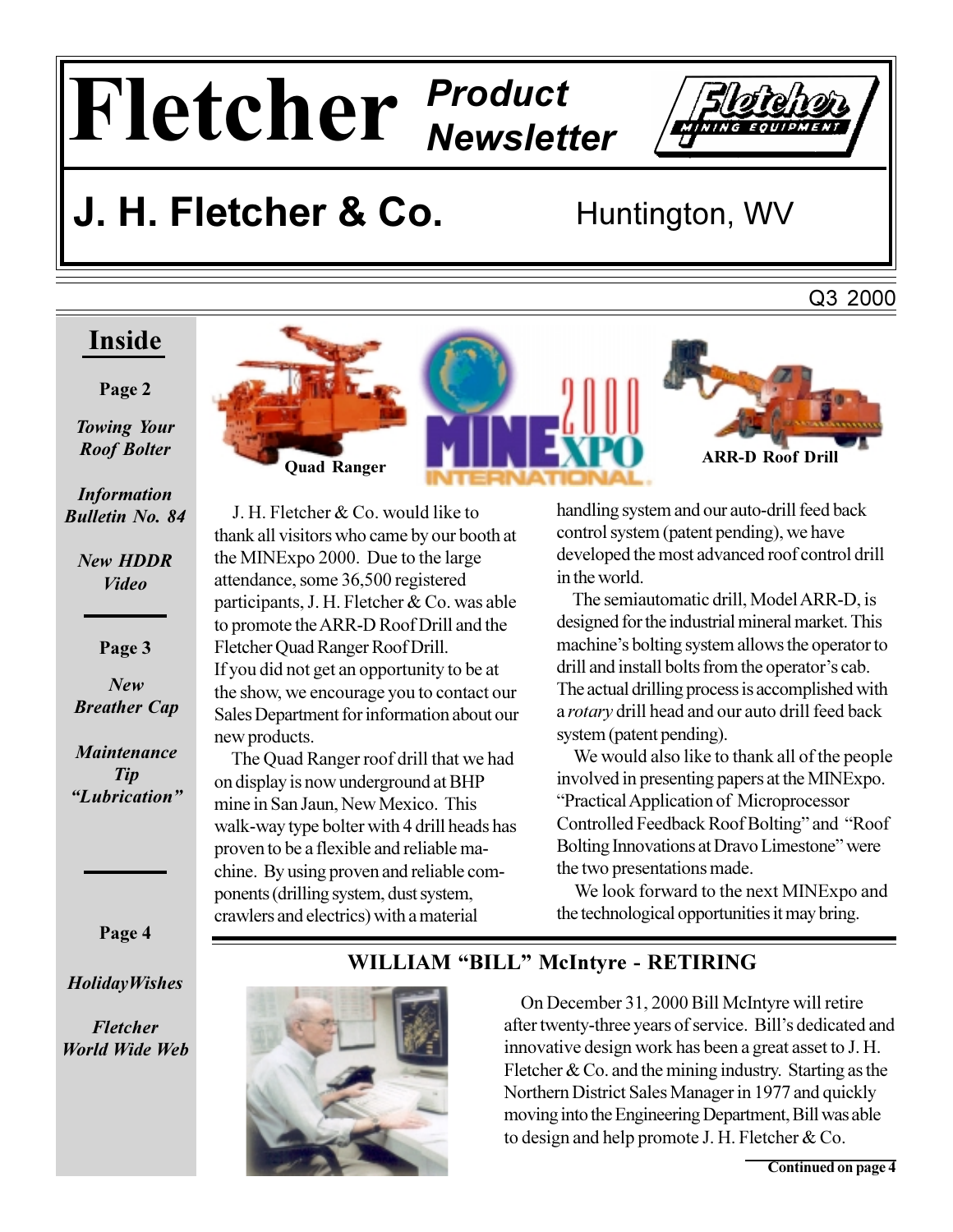### **TOWING YOUR RUBBER TIRED ROOF DRILL**

In some instances your rubber tired roof drill may need to be towed to the work site. If your machine is not equipped with the tow package option, then use the following procedure to do this safely and to prevent damage to your machine. A qualified mechanic should remove the motion control valve cartridges and replace them with blank cartridges. If you do not have these cartridges you can call J. H. Fletcher & Co. or one of its distributors with the serial number of your machine. J. H. Fletcher  $& Co.$  will then identify the specific cartridge you may need for that particular machine. After you receive the cartridges, follow the steps listed below to tow your machine:

- 1. Securely attach the bolter to the towing vehicle with a rigid draw bar.
- 2. Actuate the **TRAM** handles in both directions to relieve any residual pressure in the tram system.
- 3. Carefully remove the cartridges from the motion control valves. Do this step slowly so that any trapped pressure will gradually be released.
- 4. Replace the cartridges in the motion control valve with the blank cartridges supplied.
- 5. Tie down the **TRAM** control in one direction and the **POSITIONING** controls in the opposite direction.
- 6. Release the brakes by screwing in the brake caliper adjustment screw.
- 7. Carefully tow the machine. Do not exceed 1.5 miles per hour. If you wish to tow faster, you must remove the final drive chains.

When the machine has been towed to the desired location, remember to reset the brakes by opening the valve at the hand pump, release the TRAM and **POSITIONING** controls, and replace the proper cartridge in the motion control valves.

#### **WARNING**

**GO THROUGH ALL STEPS DURING TOWING. FAILURE TO FOLLOW THESE INSTRUCTIONS COULD CAUSE SERIOUS DAMAGE TO YOUR MACHINE.** 

#### **INFORMATION BULLETIN NO**: 84

J. H. Fletcher & Co. will soon be releasing Information Bulletin No. 84. This bulletin will discuss a boom swing stop which we are adding to all RRII and DDO machines that have offset booms.

If you are not receiving our Information Bulletins or would like someone else at your company to receive them, please call the Risk Management Department at (304) 525-7811 or e-mail us at dcooper@jhfletcher.com.





#### **HDDR Video Program**

J. H. Fletcher & Co. has just completed production of the **HDDR** Orientation Video. This program, available on VHS tape

or CD, provides the instructor specific information about the correct operation of the HDDR roof drill.

The HDDR Orientation Video program provides the instructor a complete machine orientation package. Once the entire program has been completed by your employees in an in-house training program, their tests are sent to our Risk Management Department for grading. Each instructor or operator who completes the test and returns it to Fletcher will receive a one time Fletcher hat offer

To order this free program, call J. H. Fletcher  $\&$ Co.'s Risk Management Department. Inform them of the serial number(s) of your machine(s) along with the number of mines for which you will need the program.

J. H. Fletcher & Co. is committed to continued training support for our new and modernized machine customers.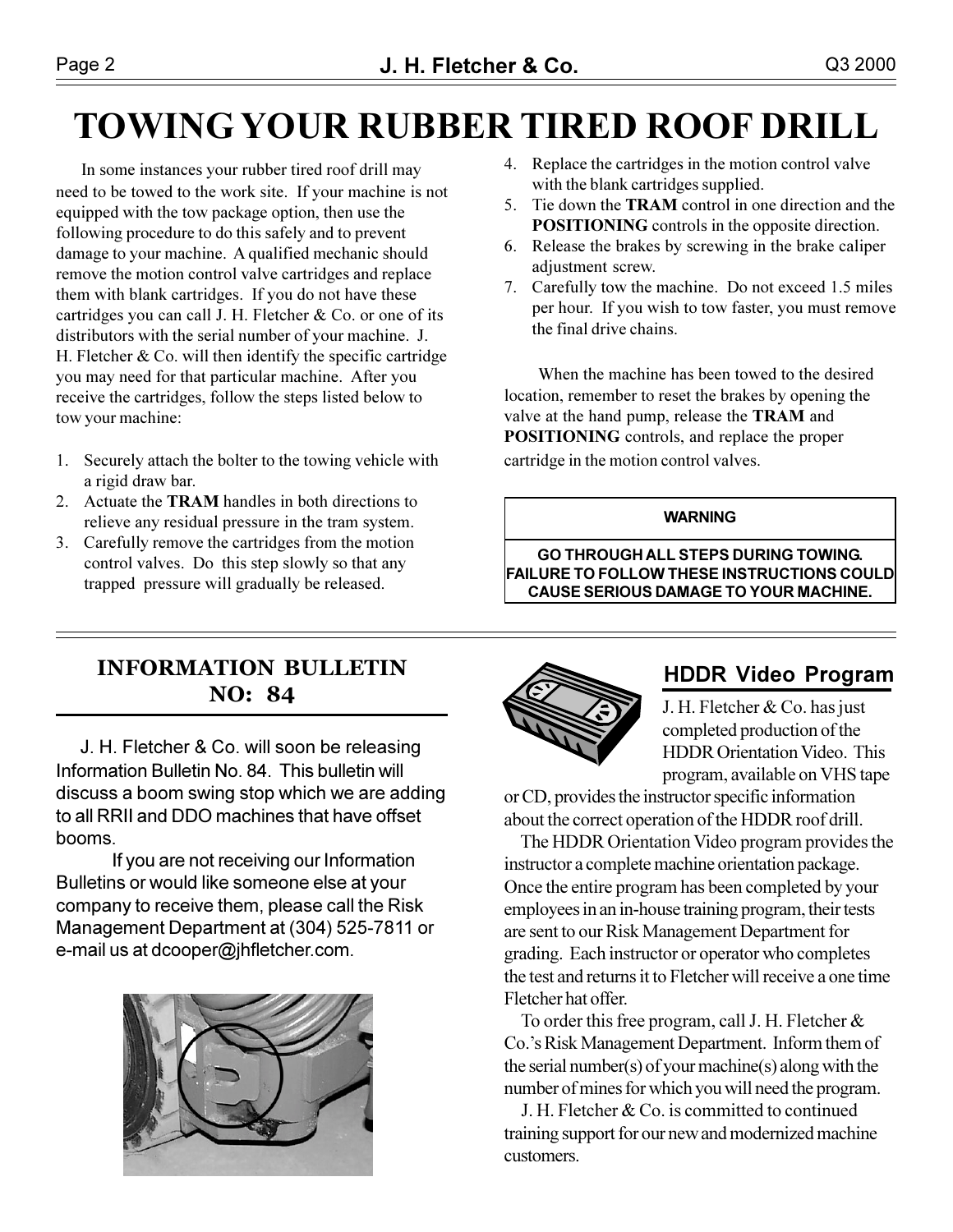### **BREATHER CAP**

A new oil breather cap is being utilized on J. H. Fletcher & Co. equipment. The cap (part number 54608), on the oil tank (see picture) has a pressure release button and a 4 P.S.I. relief.

If you have a machine that does not have this type of cap, you may want to retrofit the tank to accept the new breather cap. To upgrade your machine to this breather cap, request kit part number 286908. To get more information on this cap, contact the Fletcher Service Department or an authorized Fletcher distributor.



Part Number 54608

# **MAINTENANCE TIP**



To maintain and maximize production from your offset RRII/DDO boom, you must follow the lubrication instructions in your Parts Book. For example, there are 15 zones where grease, gear lube or oil should be regularly used on an armfeed boom. If you have recently retrofitted

offset booms on your bolter, or if you have a new bolter, you should be following the lubrication instructions. Remember, always lock out, block out, and follow safe work procedures before performing any type of maintenance.

If you do not have a copy of the lubri-

cation drawing in your parts book or service manual, contact the Risk Management Department of J.H. Fletcher  $& Co.,$  and one will be sent to you.